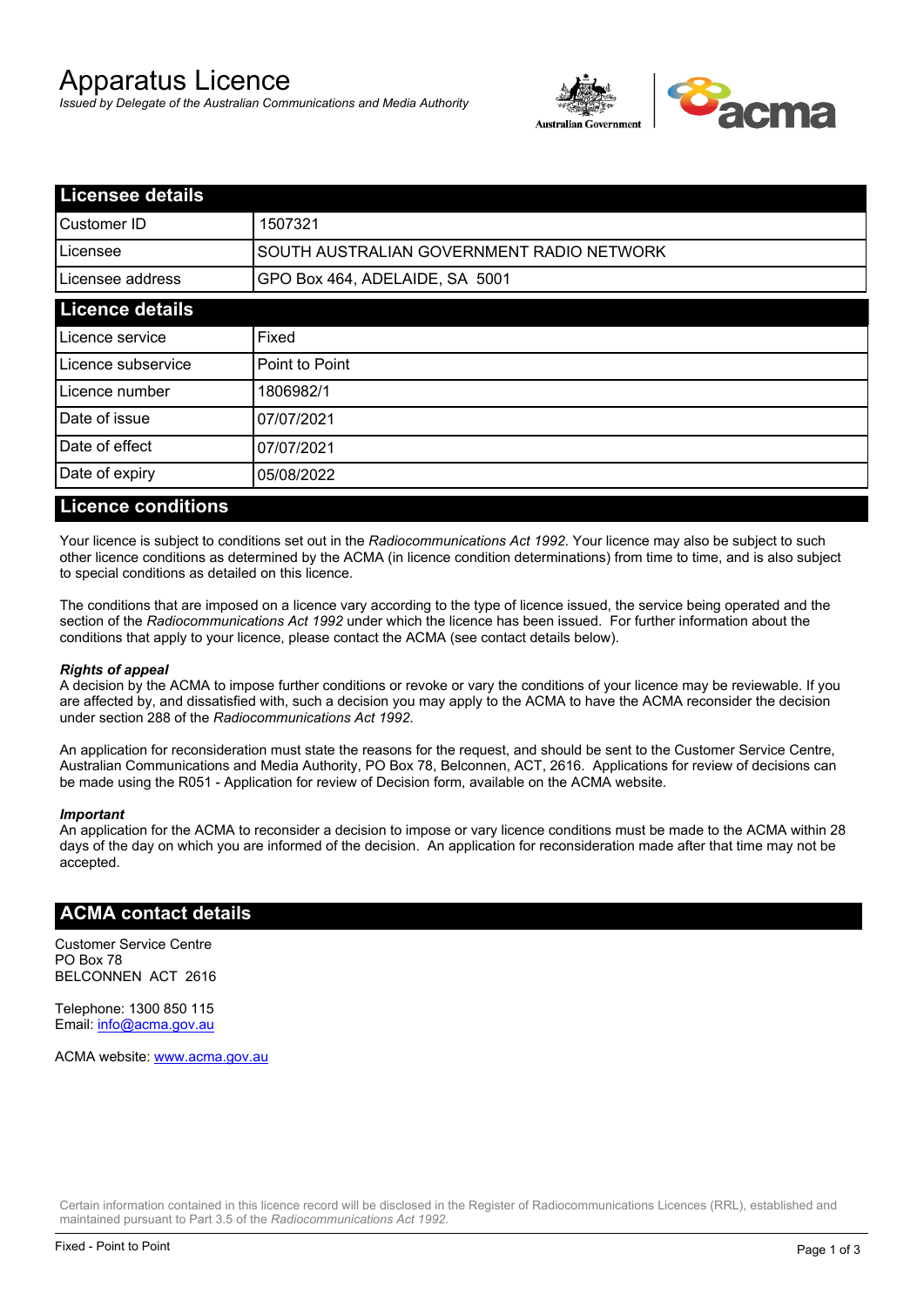# **Advisory Notes applying to licence no.: 1806982/1**

Conditions applicable to the operation of Point to Point station(s) authorised under this licence can be found in the Radiocommunications Licence Conditions (Apparatus Licence) Determination and the Radiocommunications Licence Conditions (Fixed Licence) Determination, the 'fixed licence lcd'. Copies of these determinations are available from the ACMA and from the ACMA home page (www.acma.gov.au).